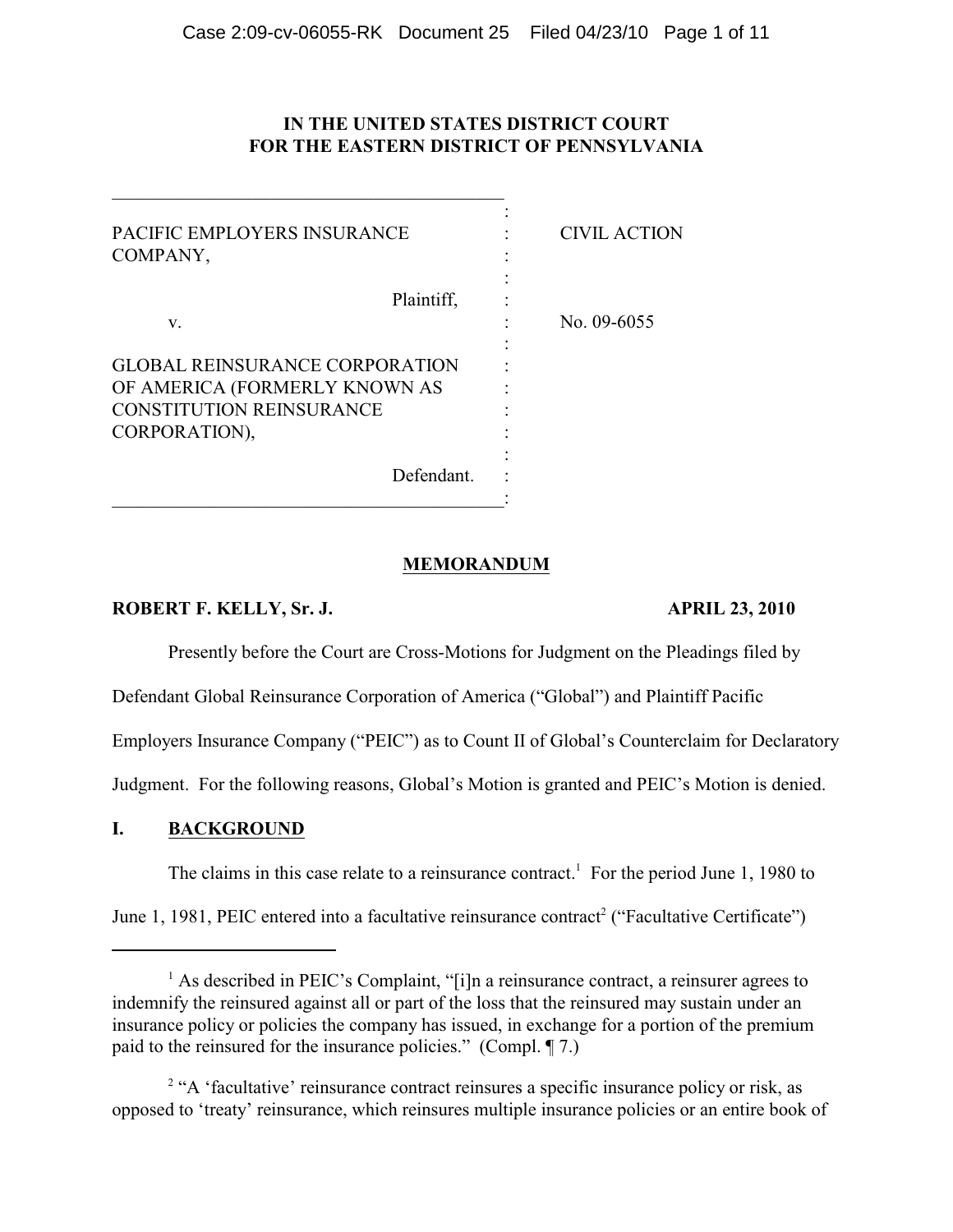## Case 2:09-cv-06055-RK Document 25 Filed 04/23/10 Page 2 of 11

with Global, Certificate No. 68224, through which Global, as the reinsurer, agreed to reinsure an umbrella commercial liability policy (No. XMO-003649) ("Direct Policy") that PEIC issued to the Buffalo Forge Company ("Buffalo Forge").

The first page of the Facultative Certificate (the "Declarations page") sets forth specific

information regarding the reinsurance agreement between PEIC and Global, including the names

of the parties, the dollar amount of risk retained by PEIC (\$1 million), and the dollar amount of

reinsurance accepted by Global. Specifically, "Item 3"and "Item 4" of the Declarations page

states:

ITEM 3 - COMPANY [PEIC] RETENTION

# THE FIRST \$1,000,000 SUBJECT TO FACULTATIVE REINSURANCE.

ITEM 4 - REINSURANCE ACCEPTED

\$1,000,000 ANY ONE OCCURRENCE AND IN THE AGGREGATE WHERE APPLICABLE PART OF \$4,000,000 WHICH IS EXCESS OF \$1,000,000 WHICH IN TURN IS EXCESS OF UNDERLYING INSURANCE.

(Compl., Ex. A at 1.)

The second page of the Facultative Certificate is titled "Reinsuring Agreements and

Conditions." Significantly, the preamble on this page states:

In consideration of the payment of the premium, *and subject to the terms, conditions and limits of liability set forth herein and in the Declarations made a part thereof*, the Reinsurer does hereby reinsure the ceding company named in the Declarations (herein called the Company) in respect of the Company's policy(ies) as follows:

(Id. at 2 (emphasis added).) Following this first sentence, the second page of the Facultative

business written by the reinsured." (Compl. ¶ 8.)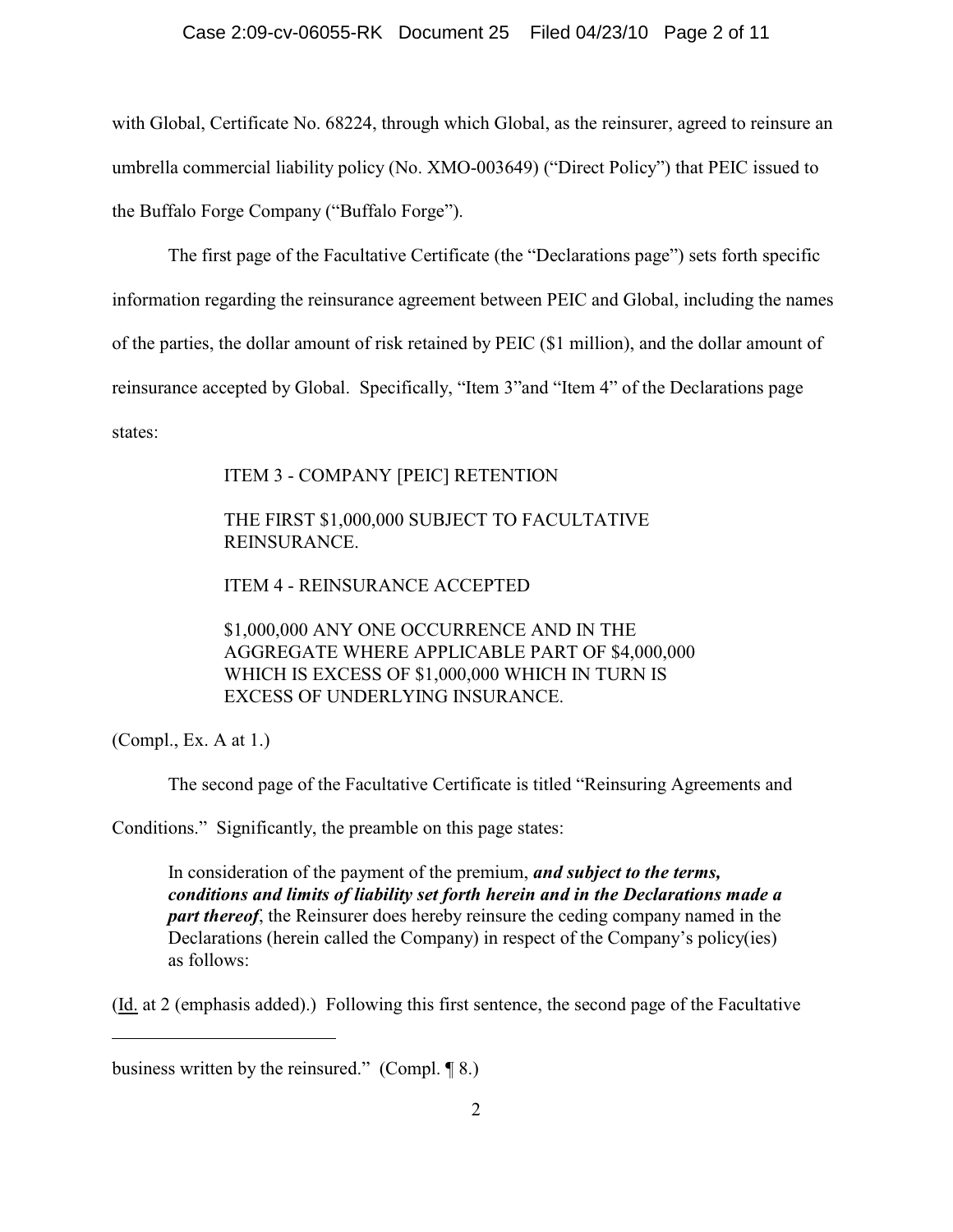Certificate outlines conditions A through L, which in relevant part, provide:

A. . . . The liability of the Reinsurer, as specified in Item 4 of the Declarations, shall follow that of the Company and shall be subject in all respects to all the terms and conditions of the Company's policy *except when otherwise specifically provided herein* or designated as nonconcurrent reinsurance in the Declarations . . . .

E. All loss settlements made by the Company, provided they are within the terms and conditions of this Certificate of Reinsurance, shall be binding on the Reinsurer. *Upon receipt of a definitive statement of loss, the Reinsurer shall promptly pay its proportion of such loss as set forth in the Declarations. In addition thereto, the Reinsurer shall pay its proportion of expenses (other than office expenses and payments to any salaried employee) incurred by the Company in the investigation and its proportion of court costs and interest on any judgment or award, in the ratio that the Reinsurer's loss payment bears to the Company's gross loss payment* . . . .

(Id. (emphasis added).)

At some point after the Facultative Certificate was executed, Buffalo Forge and its corporate successors were named as defendants in numerous asbestos products personal injury lawsuits. PEIC participated in the defense and indemnity of Buffalo Forge pursuant to the Direct Policy.

By September 2009, PEIC's payments on behalf of Buffalo Forge exceeded the \$1 million retention on the Facultative Certificate. On or around September 2, 2009, PEIC billed Global pursuant to the Facultative Certificate. Along with the billing, PEIC submitted supporting information and portions of its investigative claim file to Global. In response, Global requested additional documentation to support the billing. According to PEIC, Global has not paid the amounts billed pursuant to the Facultative Certificate. Specifically, at the time of PEIC's Complaint, Global allegedly "owe[d] PEIC \$559,072 under the Facultative Certificate for its share of defense and indemnity payments in connection with the underlying asbestos claims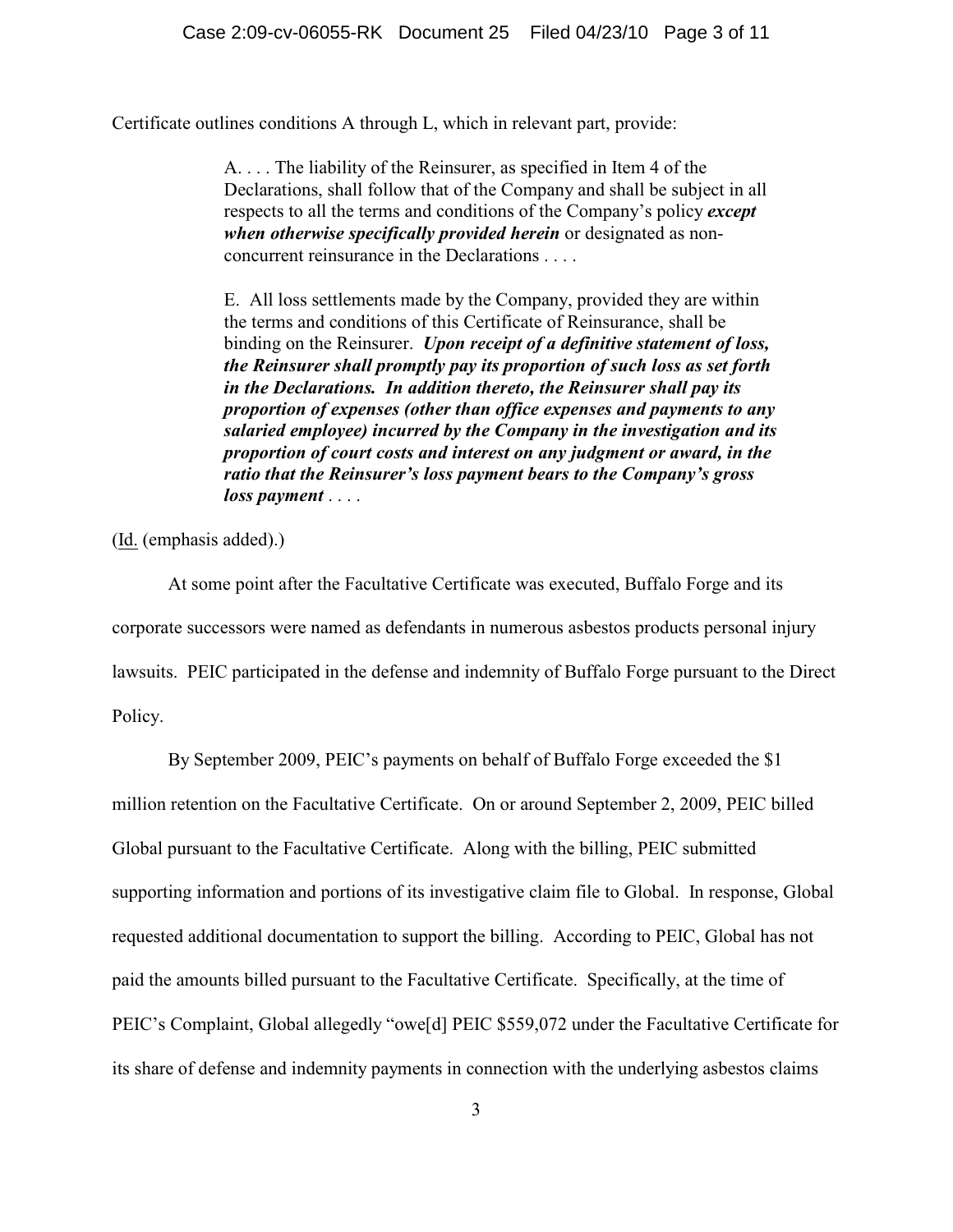against Buffalo Forge." (Compl. ¶ 27.)

PEIC filed its Complaint against Global in this Court on December 18, 2009. Count I of the Complaint alleges breach of contract and Count II seeks declaratory relief for a declaration of its rights under the Facultative Certificate. On February 24, 2010, Global filed its Answer, Affirmative Defenses, and Counterclaim. In Count II of its Counterclaim, Global seeks a declaration that the \$1 million limit of liability set forth in the Facultative Certificate is the maximum that PEIC could potentially recover under the Facultative Certificate in connection with the asbestos litigation liabilities. On February 25, 2010, PEIC filed its Answer to Global's Counterclaim.

On February 26, 2010, Global filed its Motion for Judgment on the Pleadings regarding Count II of its Counterclaim. On March 19, 2010, PEIC filed its Response in Opposition to Global's Motion and a Cross-Motion for Judgment on the Pleadings regarding Count II of Global's Counterclaim. Specifically, PEIC requests that the Court find that as a matter of law Global is obligated for up to \$1 million of loss and, in addition thereto, a pro rata share of expenses pursuant to the language of the Facultative Certificate. On April 2, 2010, Global filed a Response to PEIC's Cross-Motion for Judgment on the Pleadings. On April 8, 2010, PEIC filed a Reply.

The issue raised by the instant Motions is whether expenses are subject to the \$1 million limit stated in the "Reinsurance Accepted" section of the Facultative Certificate. PEIC alleges that the \$1 million cap does not apply to the expenses and Global claims that it does.

### **II. STANDARD OF REVIEW**

Federal Rule of Civil Procedure 12(c) allows any party to move for judgment on the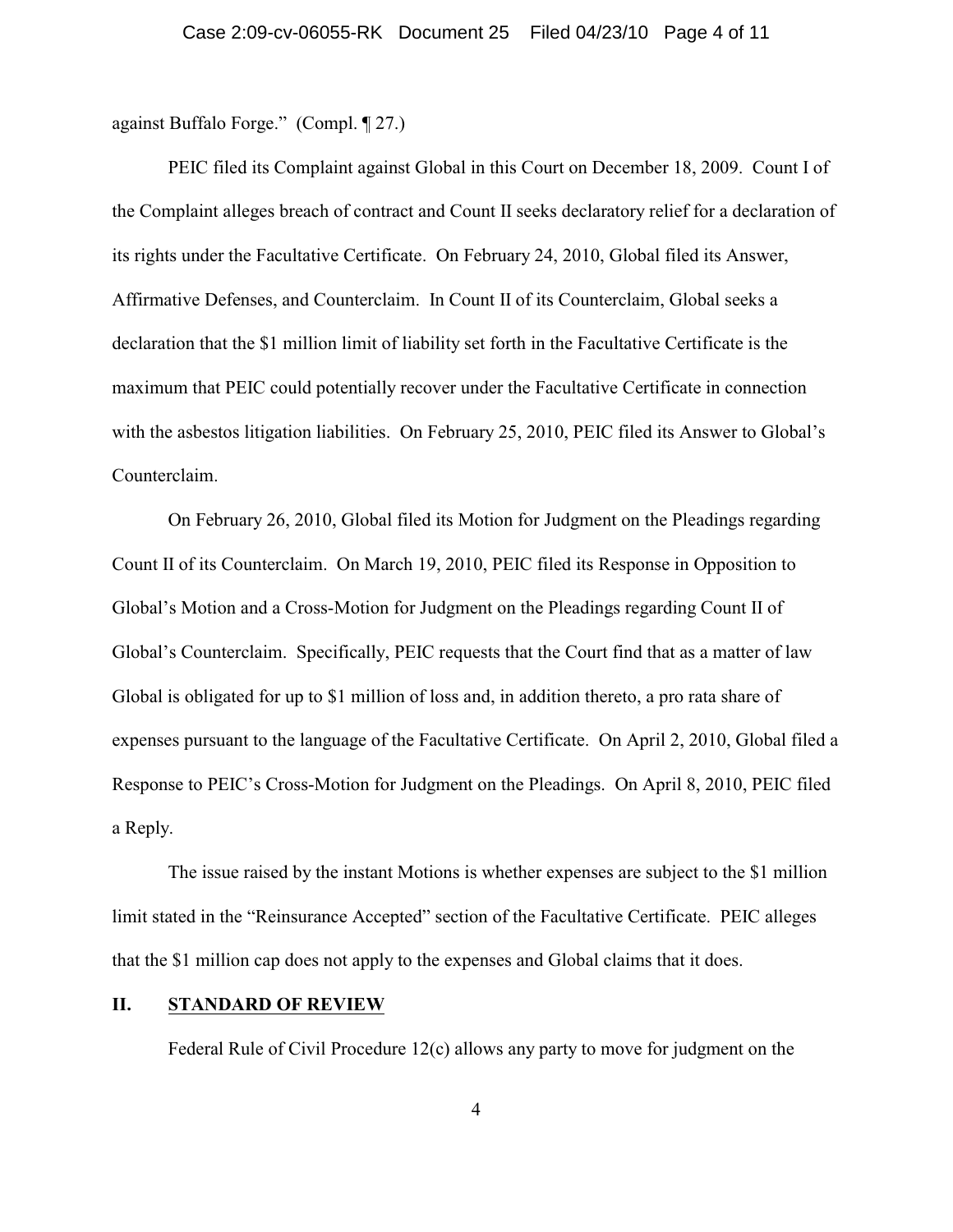#### Case 2:09-cv-06055-RK Document 25 Filed 04/23/10 Page 5 of 11

pleadings after the pleadings have closed, but not within such time as to delay trial. In order to prevail on such a motion, the movant must show "that there is no material issue of fact to resolve, and that it is entitled to judgment in its favor as a matter of law." Mele v. Fed. Reserve Bank of N.Y., 359 F.3d 251, 257 (3d Cir. 2004). In considering a motion for judgment on the pleadings, this Court views the facts alleged in the pleadings as true and any inferences to be drawn therefrom in the light most favorable to the non-movant. Id.

#### **III. DISCUSSION**

#### **A. General Contract Interpretation Principles**

The basic rule of contract interpretation is to ascertain and give effect to the intent of the contracting parties. Murphy v. Duquesne Univ. of the Holy Ghost, 777 A.2d 418, 429 (Pa. 2001). "When the terms of a contract are clear and unambiguous, then intent of the parties is to be ascertained from the document itself." Ins. Adjustment Bureau, Inc. v. Allstate Ins. Co., 905 A.2d 462, 481 (Pa. 2006). The issue of whether contractual language is ambiguous is a question of law. Trombetta v. Raymond James Fin. Servs., Inc., 907 A.2d 550, 561 (Pa. Super. Ct. 2006).

As a general matter, contractual terms that are ambiguous are to be construed against the drafter. Meeting House Lane, LTD. v. Melso, 628 A.2d 854, 858 (Pa. 1993). Ambiguous writings are interpreted by the fact finder and unambiguous writings are interpreted by the court as a question of law. Mellon Bank, N.A. v. Aetna Bus. Credit, Inc., 619 F.2d 1001, 1011 n.10 (3d Cir. 1994). "A contract will be found ambiguous if, and only if, it is reasonably or fairly susceptible to different constructions and is capable of being understood in more senses than one and is obscure in meaning through indefiniteness of expression or has a double meaning."

5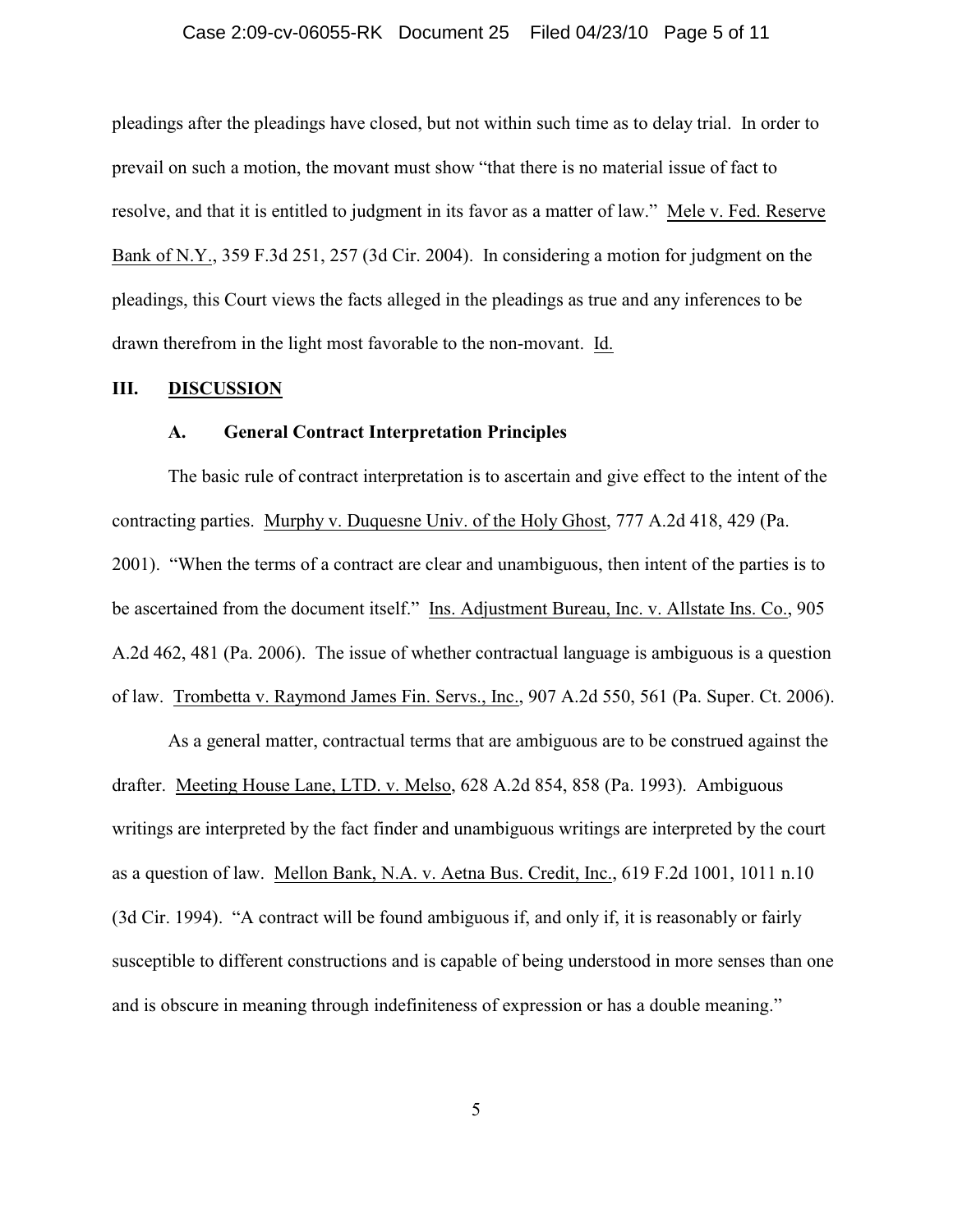Metzger v. Clifford Realty Corp., 476 A.2d 1, 5 (Pa. Super. Ct. 1984) (citation omitted).<sup>3</sup>

## **B. The Unambiguous Facultative Certificate Language**

"Item 4" on the Declarations page of the Facultative Certificate outlines the "REINSURANCE ACCEPTED": "\$1,000,000 ANY ONE OCCURRENCE AND IN THE AGGREGATE . . . ." (Compl., Ex. A at 1.) The parties do not dispute that the language in "Item 4" of the Facultative Certificate sets some type of \$1 million cap. The issue in dispute is whether that cap encompasses expenses or excludes them.

The Court finds that this broad and unambiguous language clearly encompasses expenses because it defines Global's maximum exposure under the Facultative Certificate. Notably, as argued by Global, the clause does not differentiate between reinsurance accepted for "losses" versus reinsurance accepted for "expenses." The language simply provides a \$1 million total cap on liability for loss payments, expense payments, or any combination thereof. Indeed, if the parties intended to exclude expenses from the total liability limit, they could have made that clear through Item 4's language or another part of the Facultative Certificate. They did not do so.<sup>4</sup>

<sup>&</sup>lt;sup>3</sup> The parties briefly raise a conflicts of law issue despite overwhelmingly citing Pennsylvania law for the contractual interpretation issues. Nevertheless, both parties agree that resolution of any conflicts of law issue is not needed to dispose of the instant Motions. (See Global's Mem. of Law in Opp. to PEIC's Cross-Mot. at 12 ("However, the Court need not even undertake the foregoing [conflicts of law] analysis in order to apply New York law here because there is no conflict between New York and Pennsylvania law in the first instance . . . . In fact, there is no conflict between the laws of any state on this issue . . . ."); see also PEIC's Reply Mem. at 6 ("Myriad of facts remain unknown and/or unproven which bear on the question of what state's law governs the Facultative Certificate . . . . Such a determination is not necessary for the Court to rule on the pending cross-motions, however, because the basic tenets of contract construction which must be applied do not differ state-to-state.").)

<sup>&</sup>lt;sup>4</sup> As noted by Global, any agreement to treat expenses differently and/or not limit them under the Facultative Certificate would have most likely led to a higher premium for PEIC.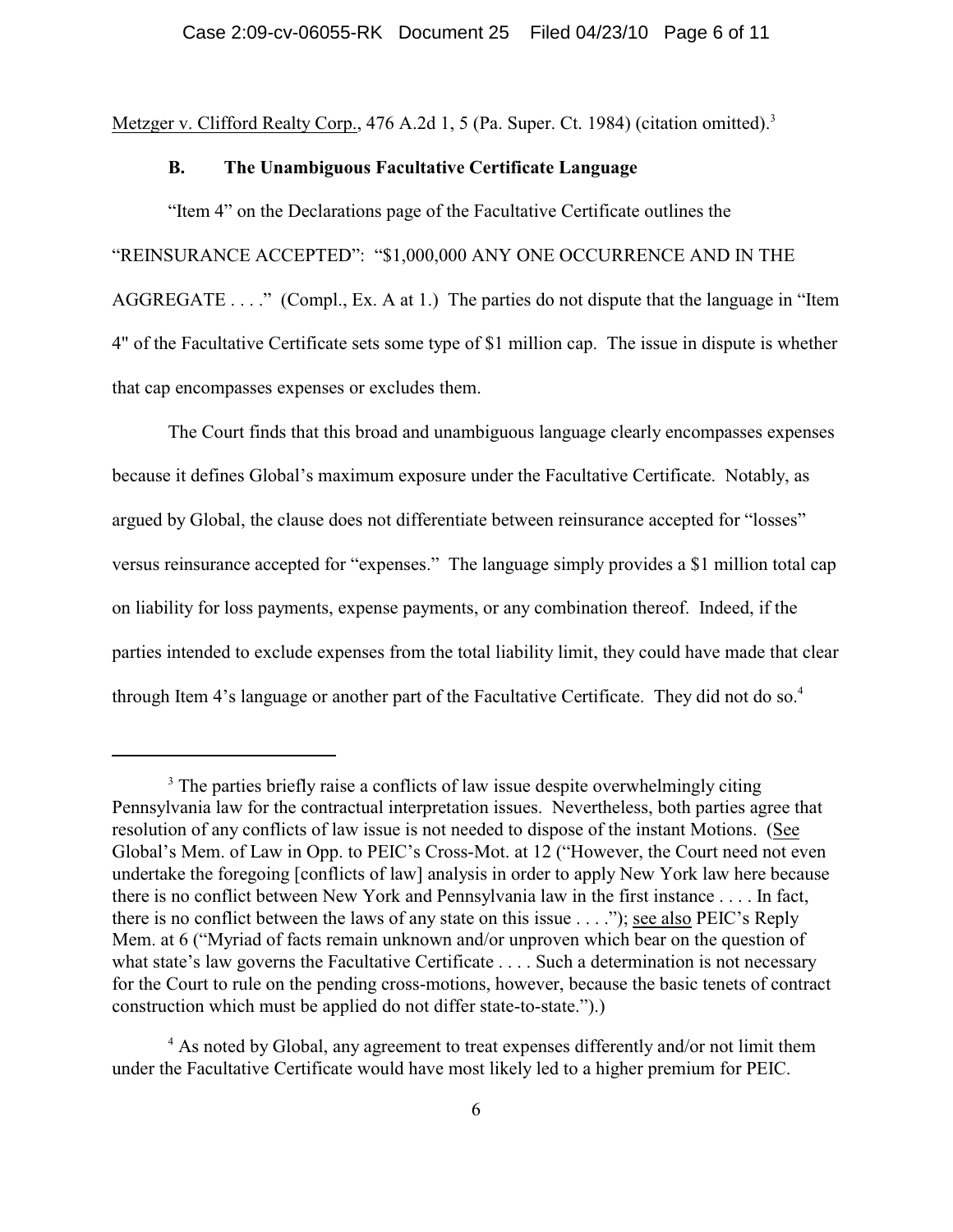PEIC argues that Paragraph E of the second page of the Facultative Certificate (titled "Reinsuring Agreements and Conditions") parses out expenses from this \$1 million cap. As mentioned, Paragraph E states:

 E. All loss settlements made by the Company, provided they are within the terms and conditions of this Certificate of Reinsurance, shall be binding on the Reinsurer. *Upon receipt of a definitive statement of loss, the Reinsurer shall promptly pay its proportion of such loss as set forth in the Declarations. In addition thereto, the Reinsurer shall pay its proportion of expenses (other than office expenses and payments to any salaried employee) incurred by the Company in the investigation and its proportion of court costs and interest on any judgment or award, in the ratio that the Reinsurer's loss payment bears to the Company's gross loss payment* . . . .

(Id. at 2 (emphasis added).)

PEIC claims that the two bolded sentences above create two separate obligations and exclude the payment of expenses from the liability limit set forth in Item 4 of the Declarations. In regard to the first sentence, PEIC argues that it establishes an obligation for Global to pay a "proportion" of loss as set forth in Item 4 of the Declarations. It argues that the sentence makes clear – by linking "loss" to the Declarations – that the cap in Item 4 exclusively relates to Global's loss payments. PEIC emphasizes that there is a period before the second sentence where expenses are discussed. Further, PEIC argues that the second sentence includes the language "[i]n addition thereto" and adds a second obligation for Global to pay its proportion of expenses without any reference to the Declarations. Thus, PEIC contends that the cap in Item 4 of the Declarations does not apply to Global's payment of expenses pursuant to the Facultative Certificate.

PEIC's arguments are without merit. Paragraph E does not outline limits of liability, but merely outlines the two separate proportions of losses and expenses that Global is obligated to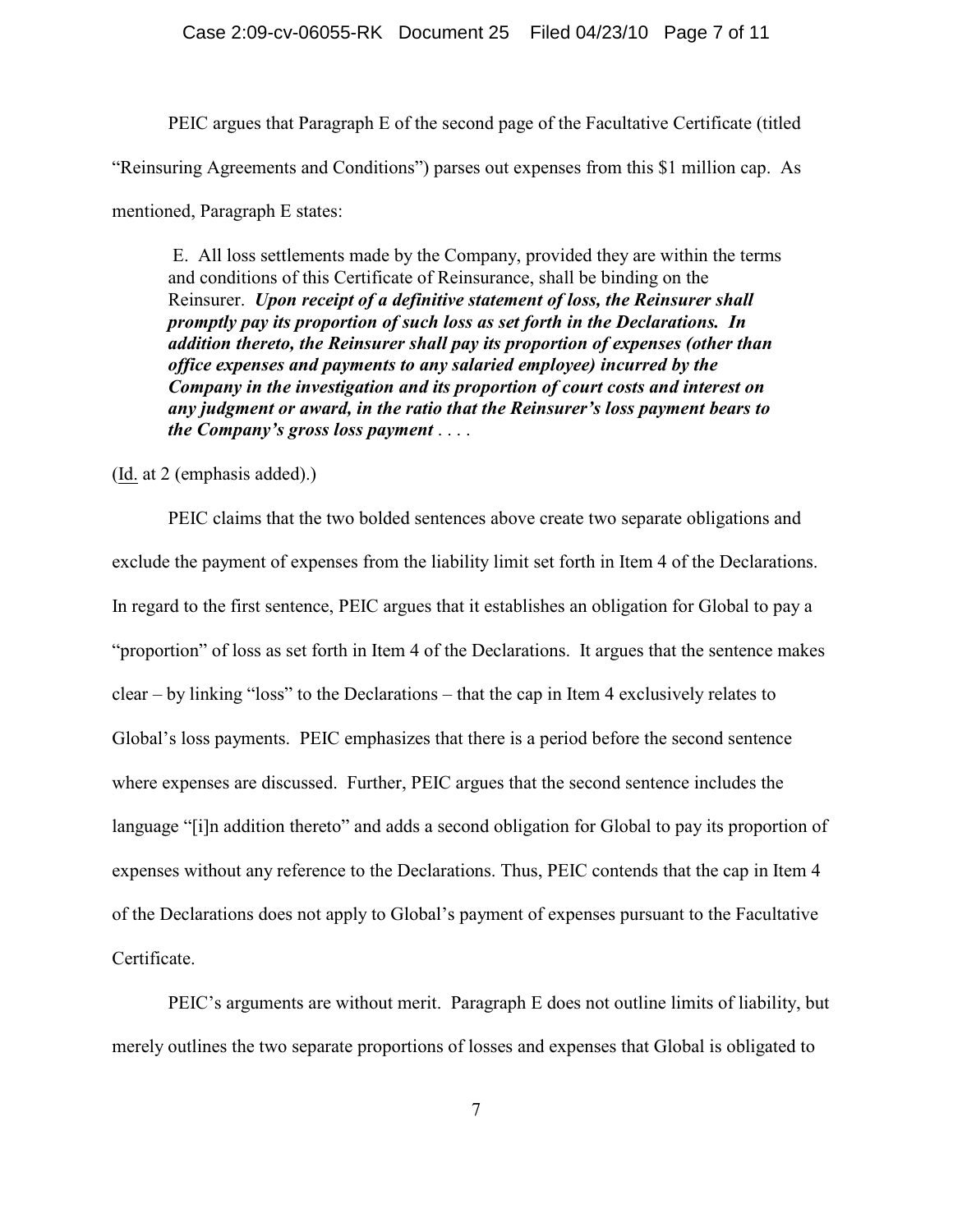# Case 2:09-cv-06055-RK Document 25 Filed 04/23/10 Page 8 of 11

pay pursuant to the Facultative Certificate. The loss proportion just happens to originate from the Declarations page and that is why the Declarations are referenced in the first bolded sentence. The paragraph merely outlines that Global will reimburse PEIC's losses pursuant to one proportion and that "in addition" it will reimburse PEIC's expenses according to a different proportion. Paragraph E does not mention a separate limit for expenses. Further, it says nothing about excluding expenses from the \$1 million cap delineated in Item 4 of the Declarations. Again, if the parties intended to exclude expenses from this total liability limit, they could have made that clear in some section of the Reinsurance Certificate – including Paragraph E.

Moreover, as previously noted, Paragraph E is preceded by a preamble paragraph – which is applicable to all paragraphs of the "Reinsuring Agreements and Conditions" page – which states: "In consideration . . . of the premium, *and subject to the terms, conditions and limits of liability set forth herein and in the Declarations made a part thereof*, the Reinsurer does hereby reinsure the ceding company named in the Declarations . . . in respect of the Company's policy(ies) as follows." (Id. at 2 (emphasis added).) This sentence makes clear that Global's reinsurance obligations, including those outlined in Paragraph E, are "subject to" the "terms, conditions, and *limits of liability*" contained in the Declarations and on the "Reinsuring Agreements and Conditions" page. The only limit of liability in the Facultative Certificate is the \$1 million limit found in Item 4 of the Declarations. Thus, this limit applies notwithstanding any language in Paragraph E.

This case is similar to Bellefonte Reinsurance Company v. Aetna Casualty and Surety Company where the Second Circuit held that reinsurers were not liable for defense costs beyond the policy limits outlined in the reinsurance certificates. 903 F.2d 910, 914 (2d Cir. 1990). In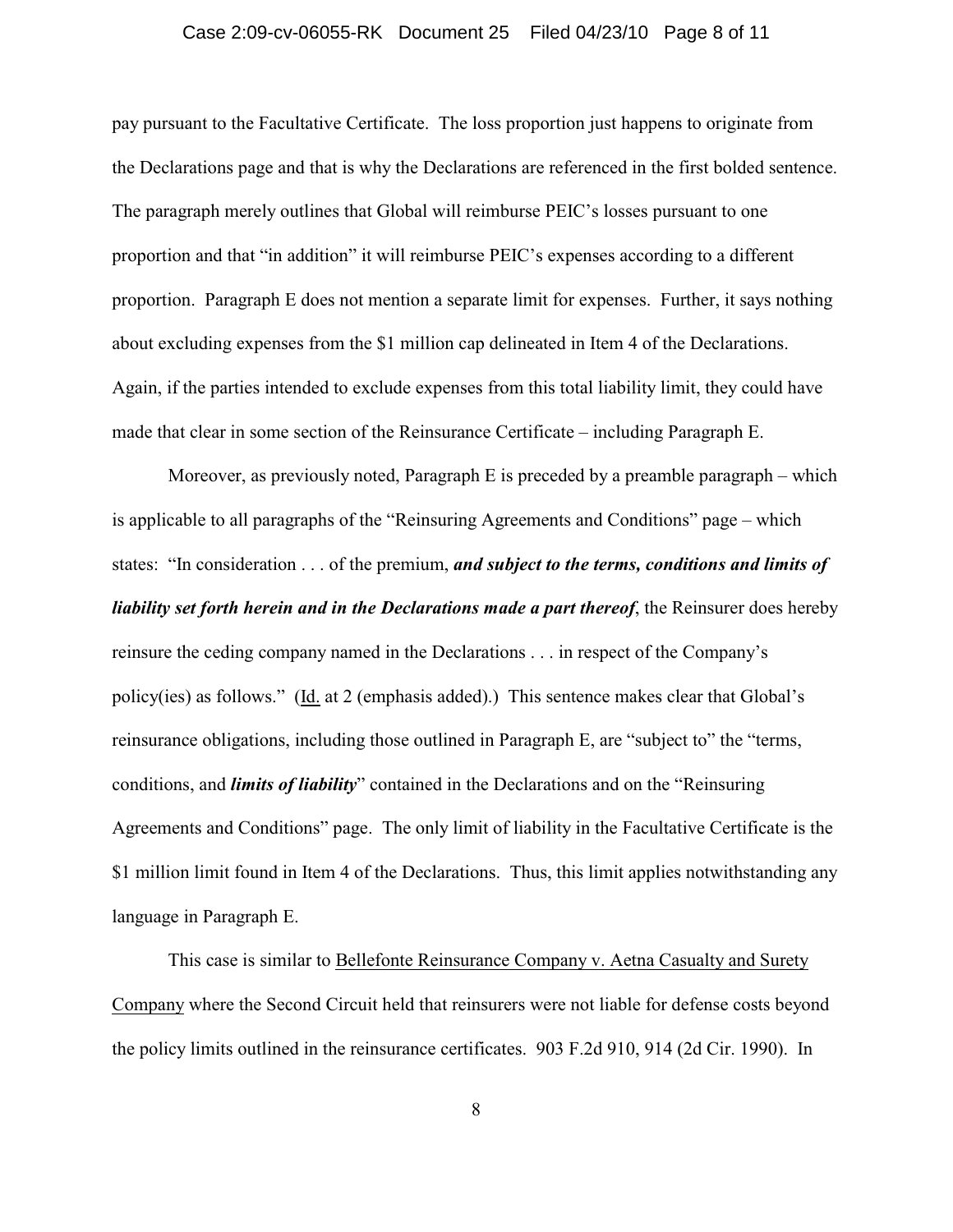Bellefonte, the court also considered an argument from a reinsured that an "in addition thereto" expense clause in certain reinsurance certificates indicated that liability for defense costs was separate from liability for underlying losses and, thus, not subject to the overall liability limitation. Id. at 913. The court disagreed and found:

We read the phrase "in addition thereto" merely to differentiate the obligations for losses and for expenses. *The phrase in no way exempts defense costs from the overall monetary limitation in the certificate. This monetary limitation is a cap on all payments under the certificate*. In our view, the "in addition thereto" provision merely outlines the different components of potential liability under the certificate. It does not indicate that either component is not within the overall limitation.

Id. (emphasis added). The court further noted: "Here, the limitation on liability provision capped the reinsurers' liability under the certificates. All other contractual language must be construed in light of that cap." Id. at 914.

Other federal courts considering this issue in reinsurance cases have agreed with and followed the Second Circuit's reasoning in Bellefonte – even when analyzing different contractual language and circumstances. See e.g., Unigard Security Ins. Co. v. North River Ins. Co., 4 F.3d 1049, 1071 (2d Cir. 1993) ("Provision 1 of the Certificate, like the certificate in Bellefonte, provides that Unigard agreed to reinsure North River 'in consideration of the payment of the reinsurance premium and subject to the terms, conditions, limits of liability, and Certificate provisions set forth herein. In Bellefonte, we stated, 'the limitation on liability provision capped the reinsurers' liability under the [Certificate]. All other contractual language must be construed in light of that cap.'"); Allendale Mut. Ins. Co. v. Excess Ins. Co., Ltd., 992 F. Supp. 271, 277 (S.D.N.Y. 1997) ("Thus Bellefonte and Unigard's holdings that the limit clauses define the reinsurers' bargained-for-maximum exposure to liability inclusive of all costs and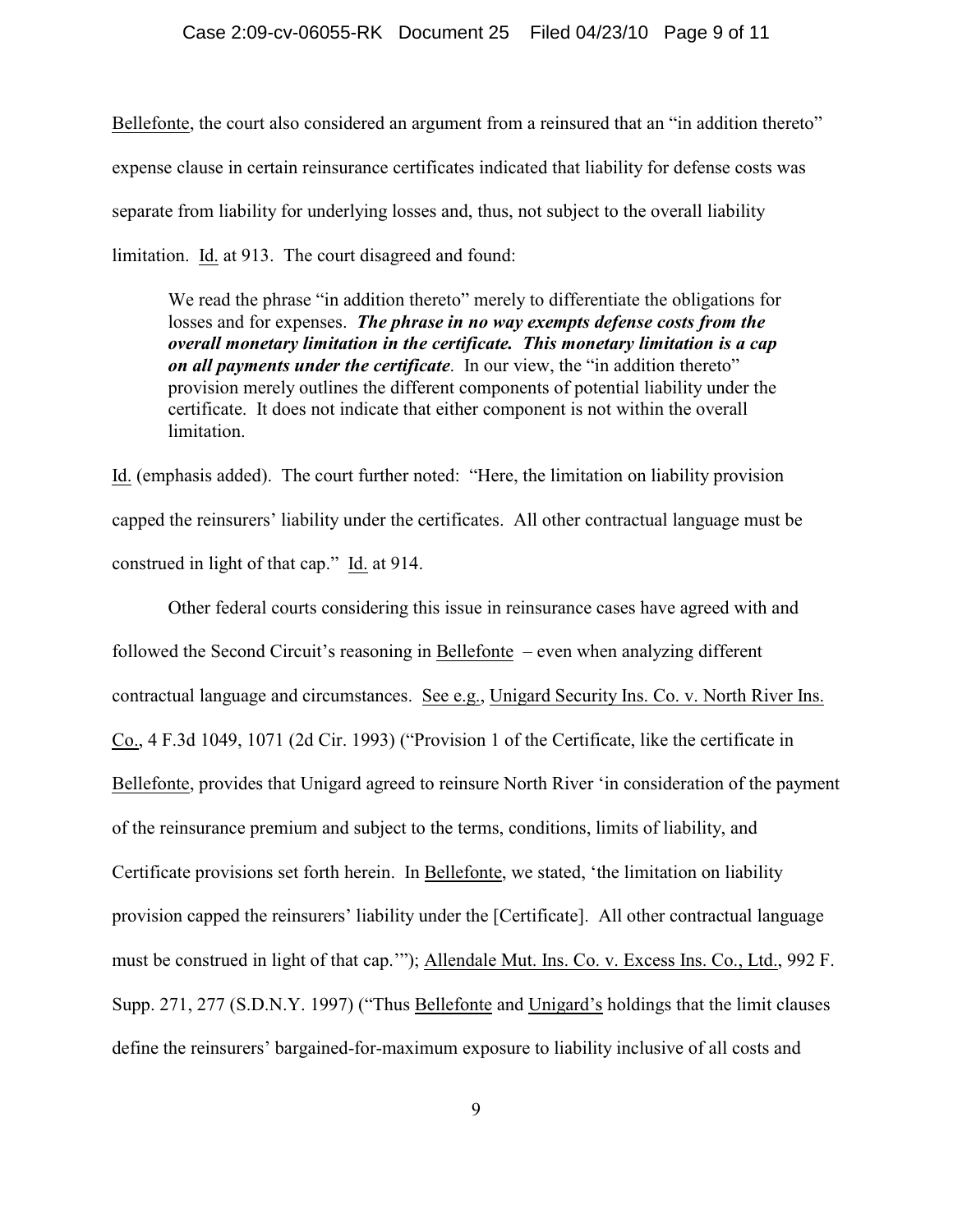#### Case 2:09-cv-06055-RK Document 25 Filed 04/23/10 Page 10 of 11

expenses are applicable even where the underlying insurance policy does not oblige the insurer to cover the insured's defense costs.").<sup>5</sup>

The parties dispute the authoritative impact of Bellefonte and its progeny because the contractual language of each reinsurance contract is different and due to the fact that there is a disagreement over the controlling law in this case. At a minium, however, Bellefonte and its progeny are well-reasoned, persuasive authority.<sup>6</sup> 1A Couch on Insurance  $\S$  9:29 (3d ed. 2009) (insurance treatise citing Bellefonte for the proposition that "the liability for defense costs will not extend beyond the limit of liability as stated in the reinsurance agreement"). In addition to its own interpretation of the language of the Facultative Certificate in this case, this Court agrees with and follows the reasoning of Bellefonte, Allendale, and Unigard. The cap in Item 4 of the Facultative Certificate encompasses expenses and defines Global's maximum exposure.

For the reasons set forth above, the Court finds that there are no material issues of fact

 $\frac{5}{5}$  The only case that PEIC identifies that directly supports its position is Penn Re, Inc. v. Aetna Casualty and Surety Company. No. 85-385-CIV-5, 1987 WL 909519 (E.D.N.C. June 30, 1987). In this 1987 case, after analyzing a reinsurance contract and a similar "in addition thereto" expense clause, a court from the Eastern District of North Carolina found that the reinsurers' payment obligations were "not limited to [the] liability for the risks which the underlying insurance policies covered, but require[d] that, in addition thereto, reinsurers pay their proportion of suit costs and expenses." Id. at 9. As an initial matter, Penn Re was decided before Bellefonte and is a lower court decision. Moreover, as the Second Circuit noted in Bellefonte, "the [Penn Re] court did not consider the 'subject to' [preamble] clause . . . which makes the 'in addition thereto' language 'subject to' the cap on liability . . . ." Bellefonte, 903 F.2d at 914. For these reasons, the Court will not follow the reasoning in Penn Re.

<sup>&</sup>lt;sup>6</sup> PEIC cites various commentators that have criticized the Bellefonte case. The Court finds these secondary authorities unconvincing and agrees with the sound reasoning of the decision as described above.